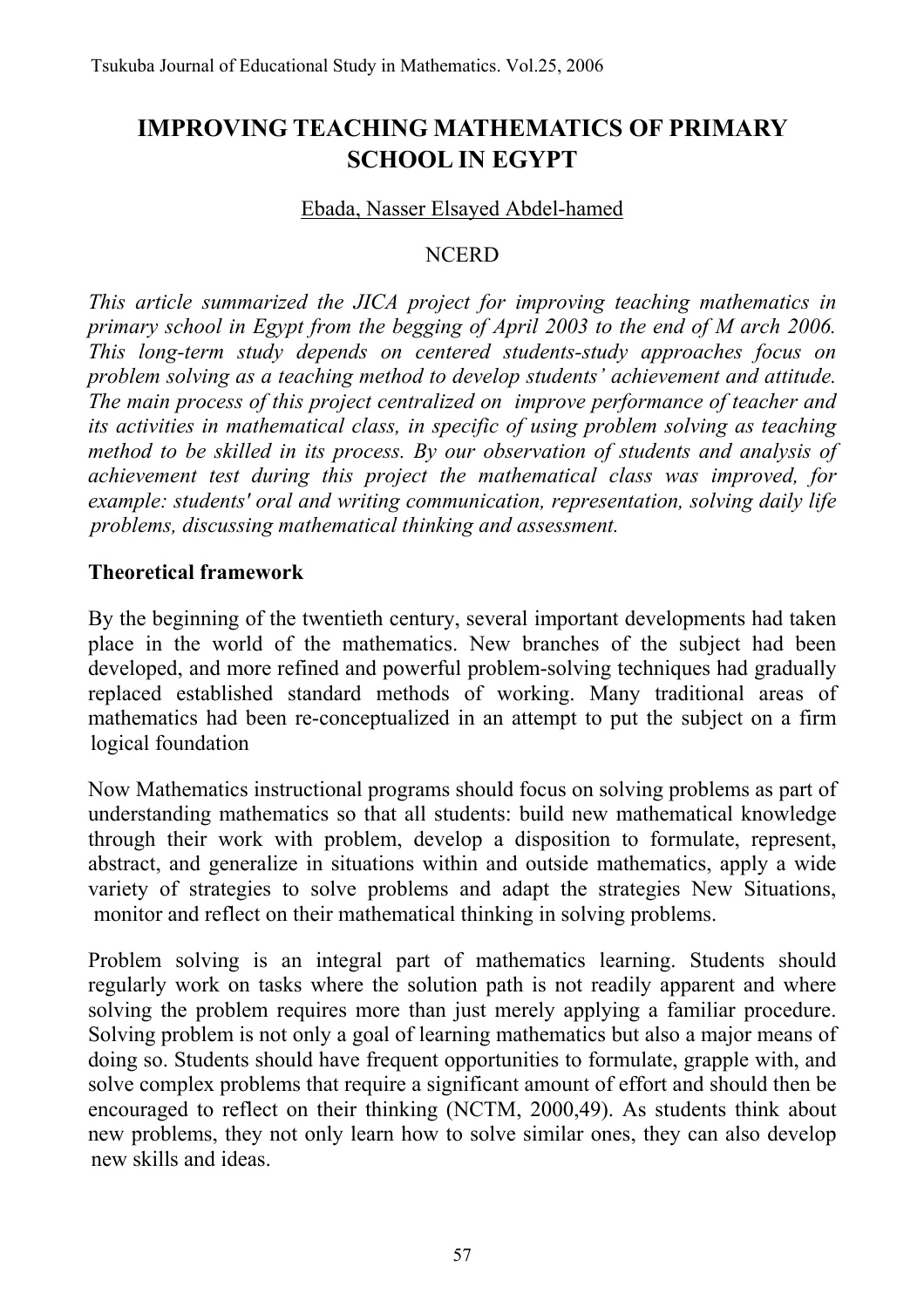### *Mathematics Education in Egypt*

In Egypt, mathematics is a core subject. Through visiting school and observation , teacher in action, the style of mathematics education was described as explanation style: in mathematics class teacher depends on presenting one or more example of concepts , and write the rules, generalizations, characters related to this concepts, then he gives students time to solve more practices individually to evaluate them, finally he make conclusion in blackboard. Maybe he uses some concrete materials to explain when teacher teach skills. You can say teacher works and talks more than students.

In general teacher thinks solving more practices is important to understand, but in this case the students use some rules, operations and procedures to get right solutions. Also about solve daily life problem, teacher depends on textbook to select problems, but most of these problems aren't logical with daily life problems. Teacher needs to know how to posing problem or making word problem. One point related to solving problems is process not right answer. Process is very important. It gives students chance to express to their ideas. It includes mathematical thinking process. Also teacher should know how to make expectations of students answer, and how to use the wrong answer.

#### *Why the JICA Project*

JICA project is very important for students, teachers and schools. For example it helps the NCERD staff (fifteen Researchers) to give proper instruction to teachers on the new teaching methods in Egypt, that is, the child-centered and problem solving methods including lesson plan. Then the teachers at the selected schools mastered the new teaching methods and practiced them in class, and the methods were proved to be effective. In general it helped teacher to change his teaching method from only explanation to child-centered study, so students' academic performance effected on their understanding, attitude and interest in mathematics.

### *Principles of project (protocol)*

1- depending on cooperation between JICA, Hokkaido Univ. of education staff and NCERD staff, Hokkaido Univ. of education staff present experiences of mathematics education through long time experts and short time experts, they present their experiences about teaching methods, teacher training courses, and evaluation. Also visiting NCERD staff Japan to take training course in action in Hokkaido Univ. of Education and visiting primary schools.

- 2- depending on child-centered study including problem solving as teaching method.
- 3- Review the guidebooks of teaching mathematics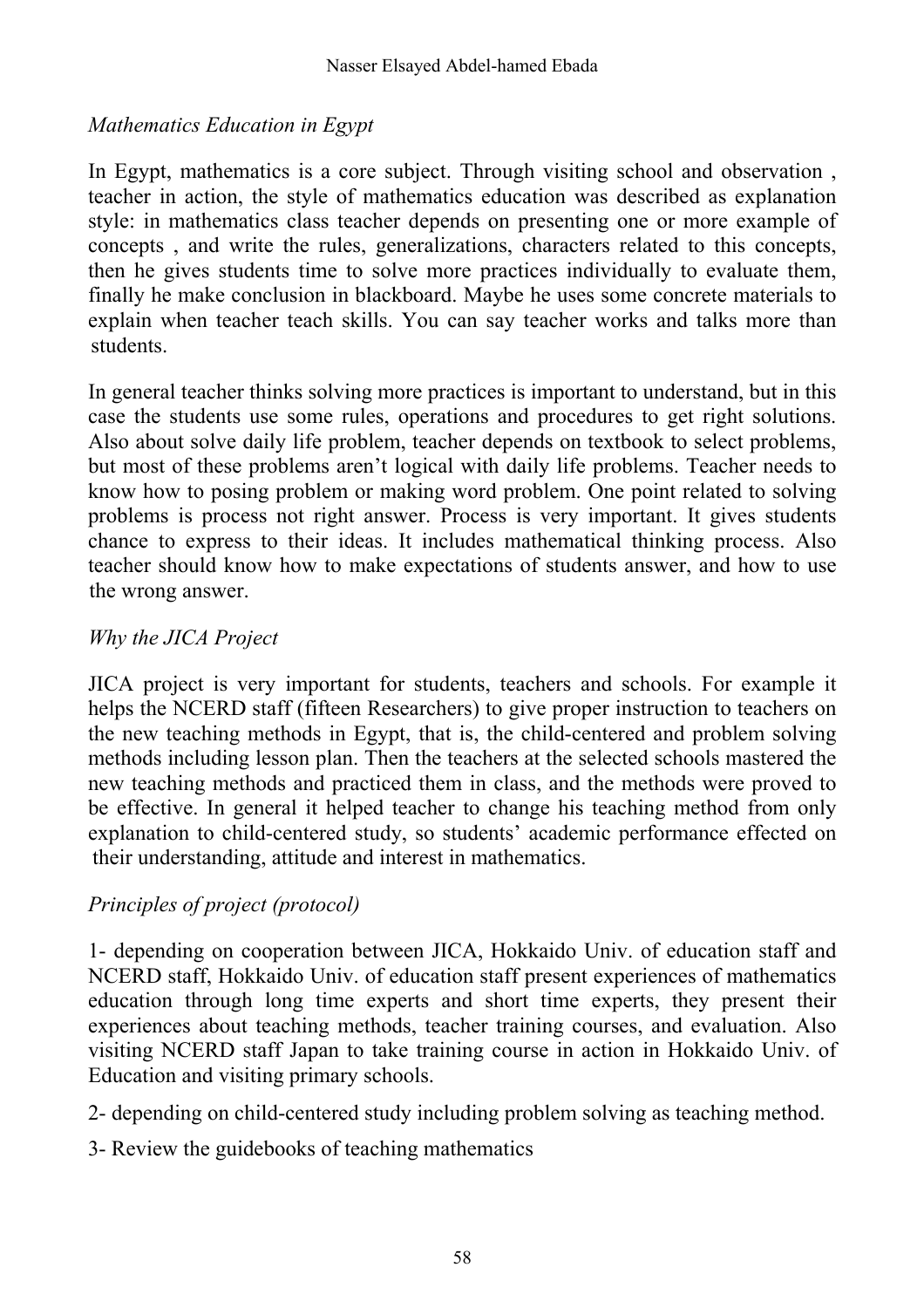4- the new teaching methods are interdicted in existing teachers training courses, then recognized by the people in education field.

### **Methodology, Design and Procedures**

Eight experimental schools were selected in this project, four of them as a pilot school, and four of them as control schools. In this project there are two targets we deal with them (teachers is first target and direct operation, students are the second target and indirect operation,).It is long Term - Study, the same students from Fourth grade to Sixth grade, also it depends on pre \_ post Test and Questioner

| Target                     | A pilot School      | Control school | Variables                                          |
|----------------------------|---------------------|----------------|----------------------------------------------------|
| Teacher<br><b>Students</b> | About 35 each class |                | <b>Teaching Strategy</b><br>Achievement & Attitude |

### **Table1:**Targets of project

This project depends on the good technique to support the teachers using child centered- study. There are a lot of activities that were done, For example: **Visiting school, In-service training courses, Open class** 

*Visiting school*: In the pilot school, teachers required background about the project mathematics education, guide book (GB), child centered-study and problem and problem solving as teaching methods. The members of this project (JICA member and NCERD)have visited each school weekly. They used to observe the teacher in mathematics class to see how the teacher teach, how the teacher encourage students to depend on the previous experience to deduce new concepts, also how the students develop the ideas, working in group or individually. In general, they have observed how the teacher prepared the teaching plan and follow it to achieve the aims of lesson.

After the end of class (one hour), the member has made a meeting with mathematics teachers to discuss good point in class and how to improve their performance in teaching mathematics. This open discussion as part of strategy was very important for teachers. They learn what the differences among ways depending on explanation and other ways depending on child centered- study. The member of project have observed improving performance of mathematics teacher in pilot school gradually most of them use problem solving as teaching method well. They depend on concreted mathematics instead of symbolic mathematics.

*In-service training courses*: The members of project have thought of providing mathematical teachers in another experimental school background about this project and good practice lesson. The technique of this training course have tacked care of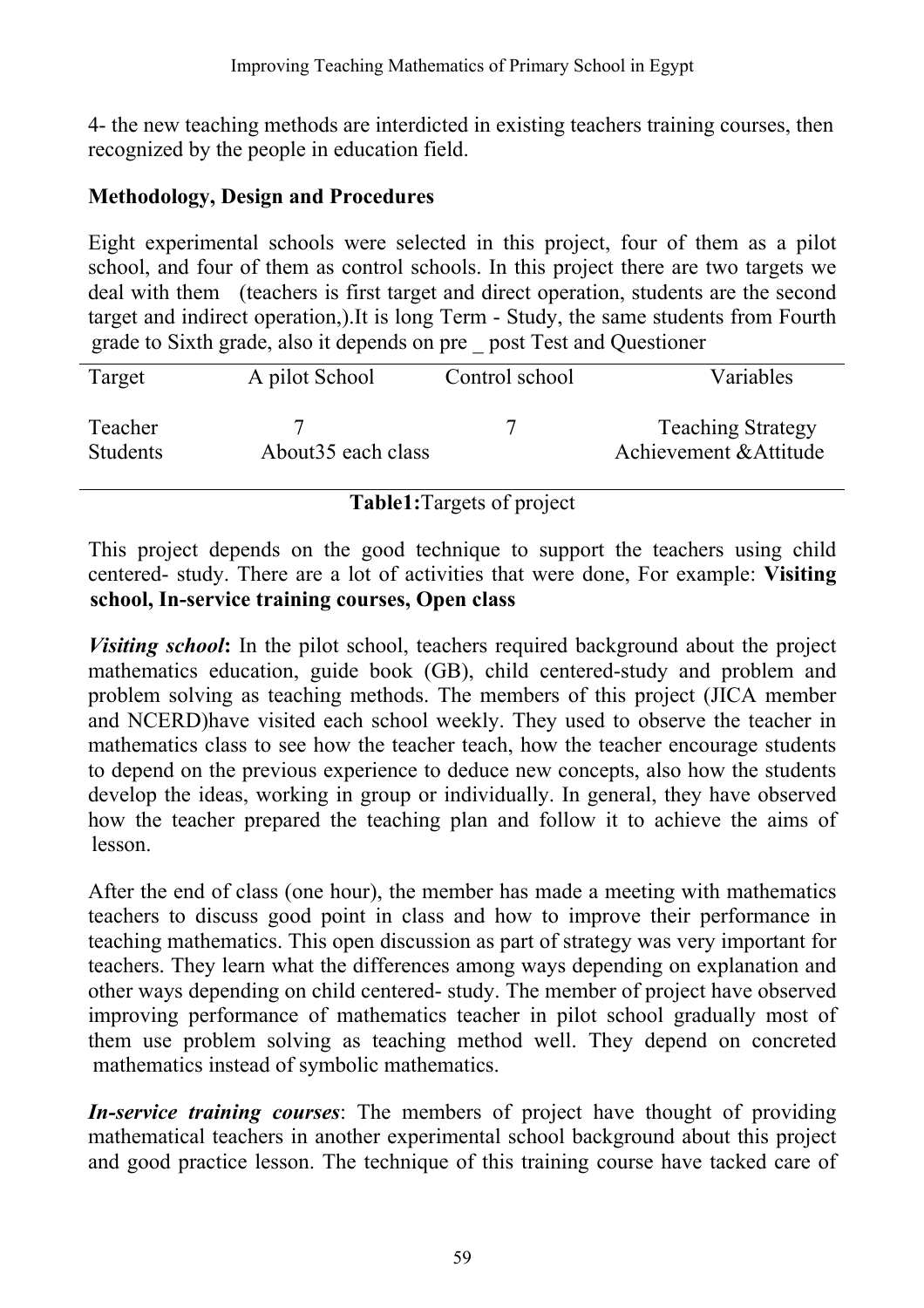presenting framework of teaching mathematics including how to deal with the unit in test book depending on guide book (what to teach, why to teach how to teach), also process of problem solving as teaching method, then presenting good practice using micro teaching, finally open discussion to develop precipitant' ideas all this paint was in the first day, in the second day teachers have presented good practices depending on strategy. Through discussion, the idea of teachers have improved and their believes have been changed. In the third day teachers observe open class in pilot school and discuss it to require more experiences and skills.

### *CONTANT OF TRAINING COURSES*

### **Using Guide Book**:

In this point, teachers are presented what the philosophy of the GB and how they can use it. It is very essential the teachers recognize dealing with units and subject in Egyptian Mathematics Textbooks through presenting an example like this:

Unit 2 Proportion and its application

A. Aims of the Unit, *1. Aims of the Instruction*, The students should be able to:

(1-1) calculate the second, third, or forth proportion in a proportion involving four numbers.  $(1-2)$  use the property of product of extremes = product of means.  $(1-3)$ express missing term in a proportion by a symbol, and then calculate its value using more than one property in the proportion.

### *2. Lessons*

- (2-1) The meaning of proportion (2-2) Properties of proportion
- (2-3) Application on proportion (2-4) Proportional division
- 
- (2-7) General exercises (2-8) Activities
- 
- 
- (2-5) Percentage (2-6) Applications using percentages

Grade 6



### **3. Flow Chart of Related Units**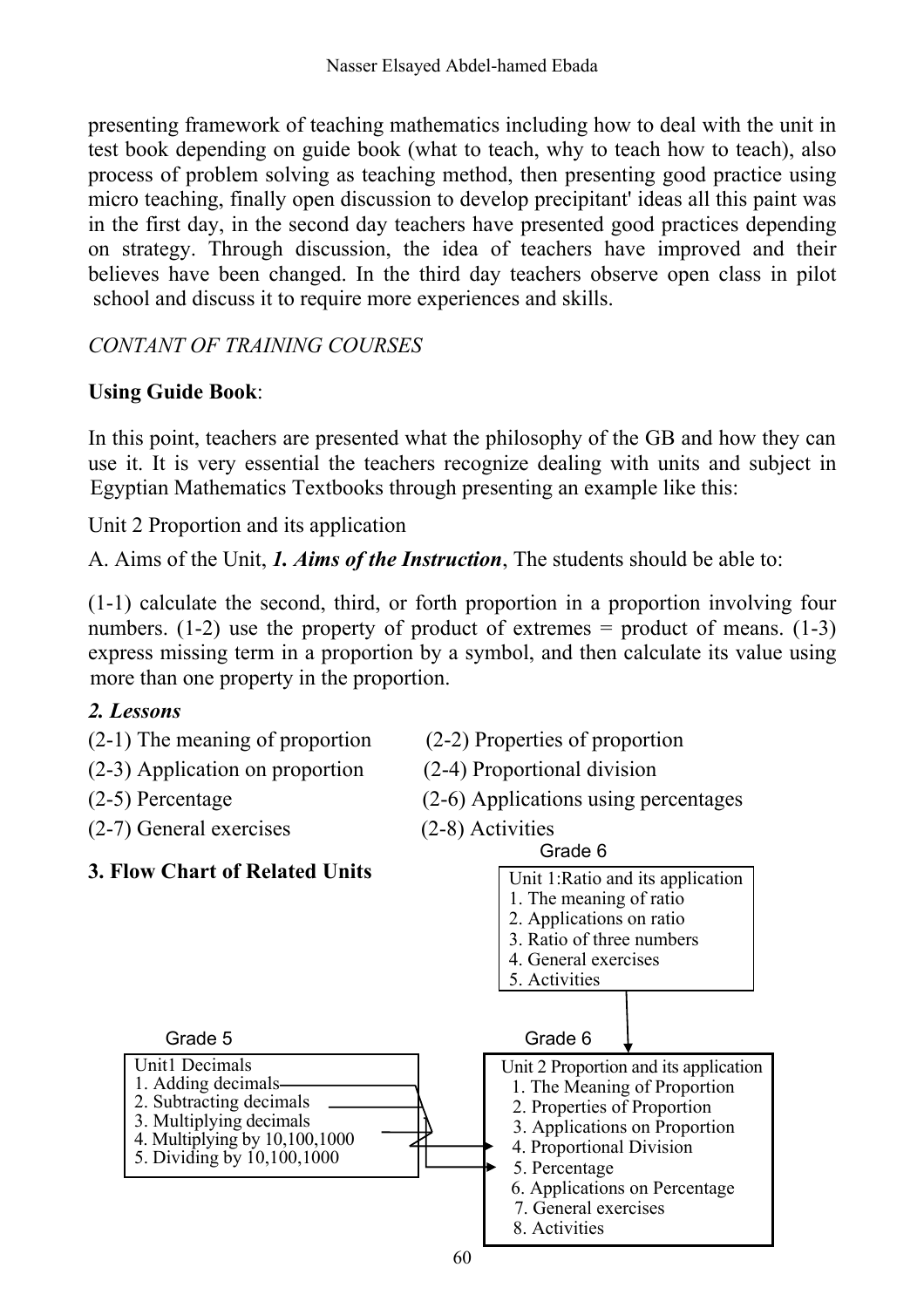## B. Brief Explanation of the Contents

## *1. What to Teach*

Proportion is a concept applicable for quite various uses. For example:

(1-1) The weight of a nail can be calculated by weighing 100 nails and dividing the value by 100. The number of nails is proportional to the total weight of the nails

(1-2) The distance that a car drove at 60 km/h can be calculated if the driving time is given. The driving time at a fixed speed is proportional to the distance covered.

(1-3) A spring balance is an application of the proportion of the weight of a subject to the extension of the spring. The samples above indicate the following features of proportion.

Proportion is a quantitative correlation.

Sample 1) is a correlation of the number of nails and the total weight of the nails.

Sample 2) is a correlation of the driving time and the distance covered.

Sample 3) is a correlation of the weight of a subject and the extension of the spring.

The proportional ratio is fixed.

In the case of sample 1), the quotient of the "total weight of nails" divided by the "number of nails" is always the numerical value of the "weight of a nail." In the case of sample 2), the quotient of the "distance covered" divided by the "driving time" is always the "driving speed." In the case of sample 3), the quotient of the "weight of a subject" divided by the "extension of the spring" is always the "spring constant."

One of the proportional changes twofold/threefold, the other also doubles/triples.

There are two approaches necessary to learn for the application of proportion as follows: Approach to verify if the two values concerned are proportional, Another Approach to solve a problem based on the proportional correlation between the values concerned. Both approaches are based on the features of proportion. To verify if the two values concerned are proportional, it is necessary to measure the values in more than one case as reference data. For example: The following table deals with the data on the length of a burning candle. The elapsed time from lighting and the length of the candle that has been burned at the point of time are measured.

| Time (minute)        | 10 | 15 |
|----------------------|----|----|
| Burned length (mm) 3 |    |    |

The correlation between the elapsed time and the burned length is regarded to be proportional, as the ratio is fixed. Therefore, it is possible to predict how much the candle will be burned down in one hour after it is lit. It can be calculated from by how much shorter the candle was three minutes after the lighting.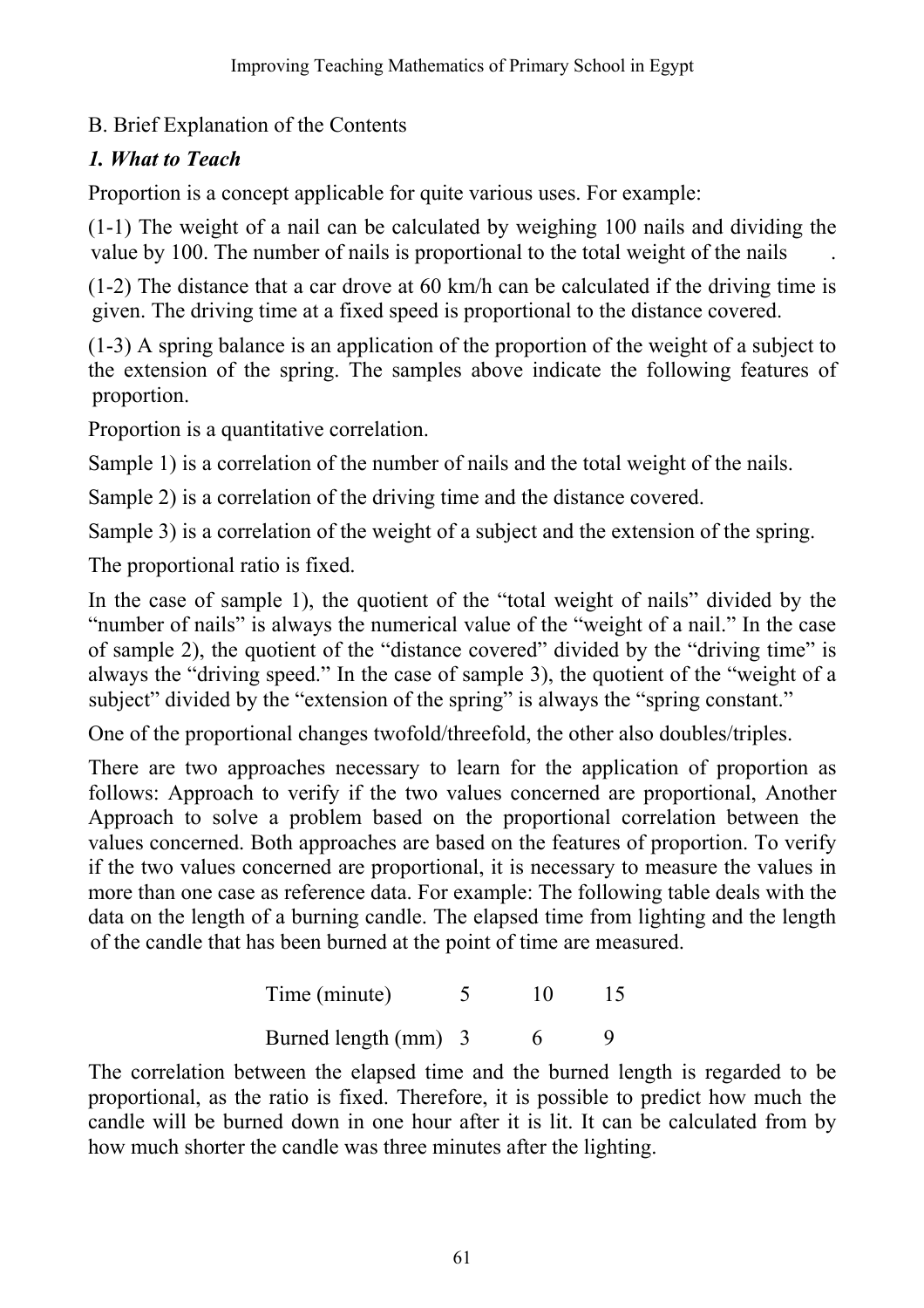The burned length of the candle is 3mm after five minutes from the lighting. Based on the constant of the proportionality, the burned length after three minutes from lighting can be calculated at 1.8mm, by the expression  $3\times3=5$ . (Refer the following table.)

> Time (minute) 3 5 Wore length  $\text{(mm)}$  ?  $\qquad$  3

### *2. Why to Teach*

The contents of this unit are essential from the following viewpoints:

Most of the previous studies on number and calculation can be utilized for understanding proportion. The concept of proportion, similar to that of ratio, is essential not only in our daily life but also for scientific studies.

### *3. How to Teach*

(3-1) Methods for Achieving the Aims

As shown by the examples with nails and candles, proportion is a correlation of concurrently changing volumes, e.g. the number of nails and the total weight of the nails, or the burning time of a candle and the decrease in length. It is necessary to know if a correlation is proportional, or what a proportional relation indicates. Pupils need to work on these examinations before learning how to process proportion with calculation.

In our daily life, there are some situations by which pupils can make sense of the importance of proportion: for example, the sense of ingredient proportion is necessary for cooking. The teacher should try to give such situations for pupils to easily understand proportion.

(3-2) Planning Classes: In this case, the timetable is distributed. Teacher understands number of lessons, hours, and determines aims of each lesson.

C. Examples of Instruction Scenarios

The GB present example to explain how the teacher shows the problem, give students chance to read it and discuss, then make expected answer, also how the students think, work: grouping, individual, whole class. Finally, students should make communication to present their ideas to solve the problem.( see index1: teaching plan for a good practice)

One important point included in content course is Teaching Process in Problem-Solving-Study. It includes this process: Teacher shows the problem of this lesson to students, Students ask the teacher some questions about the problem and discuss with each other. They take notes, then Teacher shows the theme of this lesson to students, and Students think of how to solve the problem individually or in groups, after that teacher helps the class to learn during a student's presentation, Teacher puts to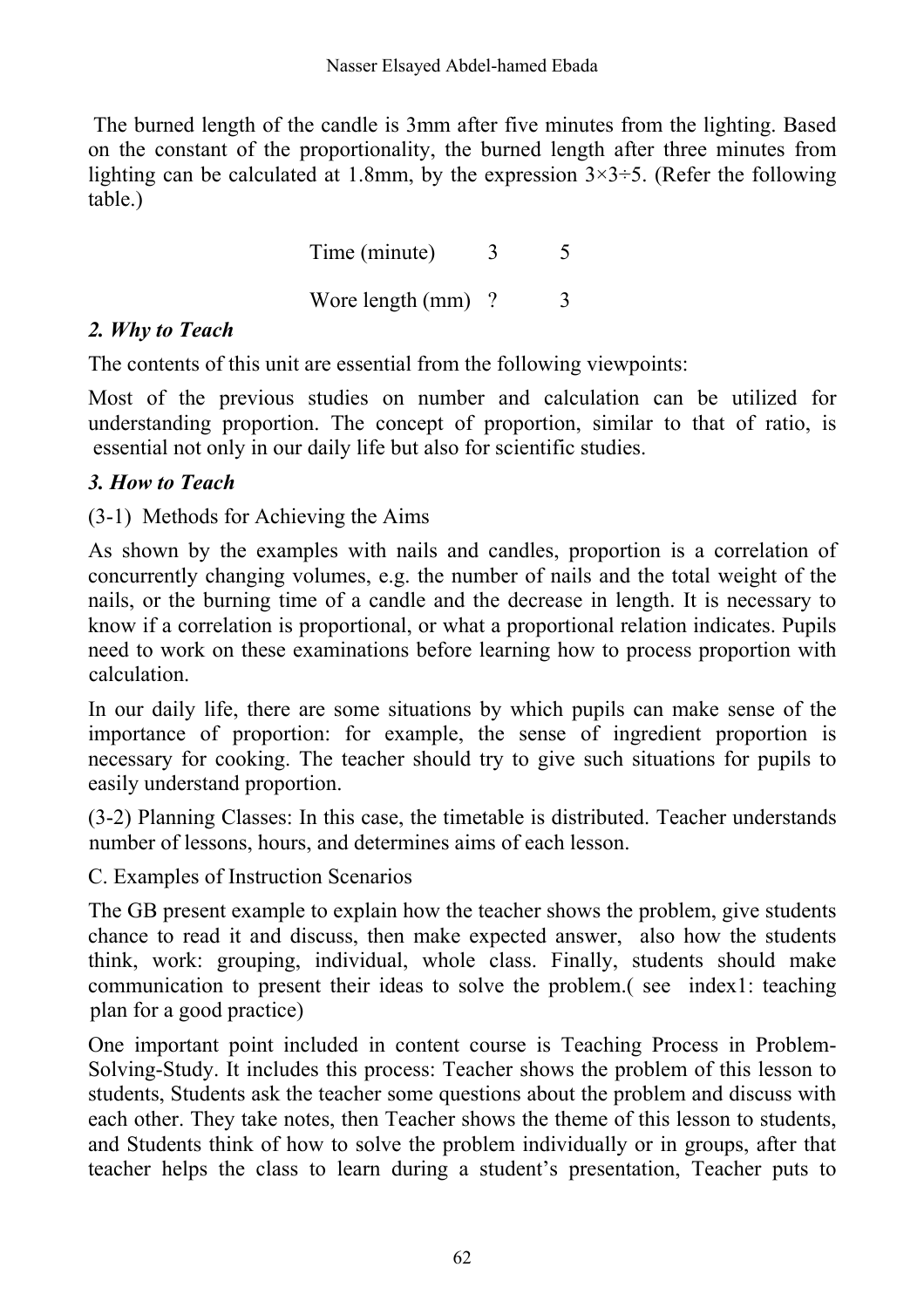several students' thoughts, now students can understand how to solve the problem; finally teacher evaluates students' understanding of the aim and contents of lesson.  **Result & Discussion**

Through working with the teachers  $\&$  students there are improvement in performance teachers & students and attitudes as following:

**Teachers in pilot schools** use problem solving as a teaching method, depending on process of teaching. They give students chance to deduce new concept and build their mathematical knowledge (conceptual knowledge, procedural knowledge, problem solving).They encourage students to use previous experiences to expect answers. Teacher works as facilitator for students to think and work themselves.

On the other hand, teacher could deal with textbook including organize information, select the suitable problems and modify them for lessons, transform the problem to daily life problem, and connect between mathematical concepts and skills, also, determine the process that is necessary as simulation for students.

**Students in pilot school** communicate to discuss problem, and express their thought in oral and communication. They can explain the process and operation of solving and give different way to solve problem. Also they learn new concepts and skills when they work. This strategy gives students chance to discover the value of mathematics, they make connections among mathematics through daily life problem and applications. The students now make word problems to show how they have understood clear and give examples from life expressing mathematical expression. Now, this strategy makes students have good thought, high achievement and positive attitude.

### **Challenges & difficulties**

In general changes; mathematical teacher believes about nature of mathematics as a subject and mathematics education is very essential: mathematics is not symbolic language or group of operation the students have performed them. Mathematics is a language that all people speak, and is ways of thinking that students should learn. Also mathematics education isn't only explaining and presenting concepts, it is field helping teacher to recognize (what, why, how) to teach. The second point should be reformed is mathematical textbook. It includes more example and practice to present concepts and skills, but there is no process that students must do it to deduce and understand these concepts and skills.

About the problem solving as a teaching methods, the teachers need more experience about how to present problem and give students time to read, analysis, remember previous experiences related before thinking to expect and solve. Also they must finish teaching plan on time.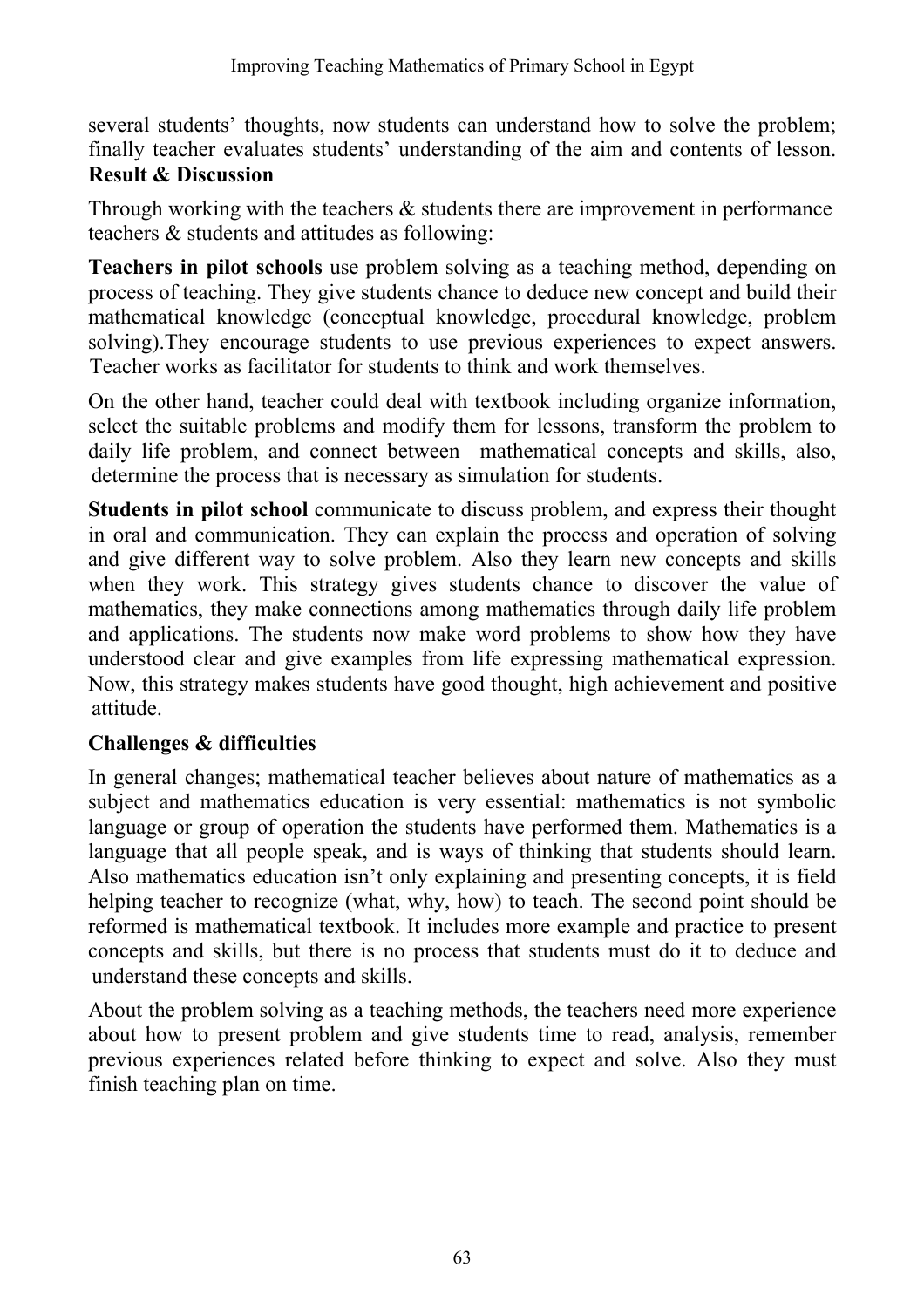### **References**

Ministry of Education (2004): Mathematics Textbook for Sixth Grades, *Book Section*, Egypt.

National Council of Teachers of Mathematics (2000): Principles and Standards for School Mathematics. Reston .Va: *National Council of Teachers of Mathematics*.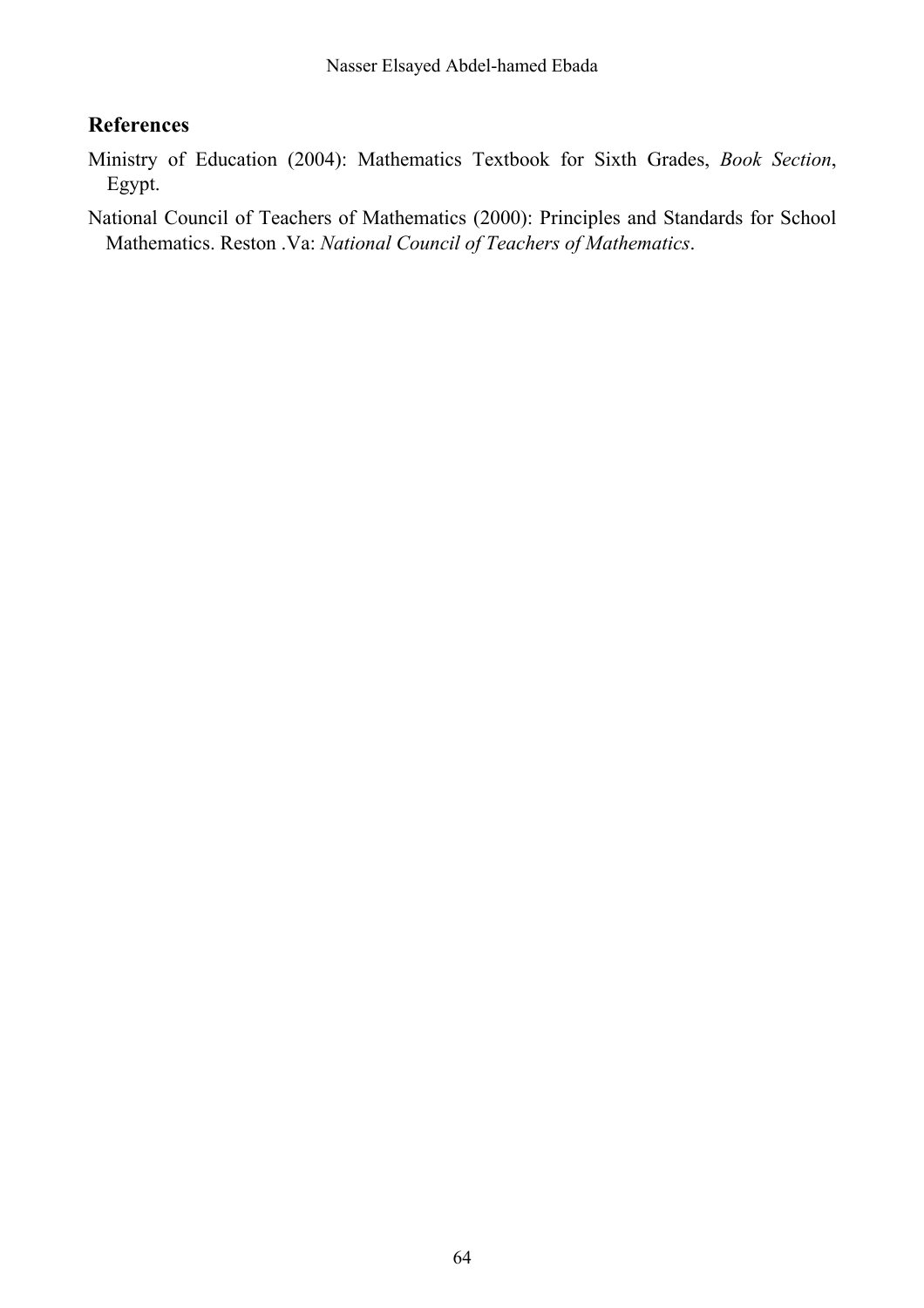## **Index (1)** Teaching Plan

*Lesson*: Applications on percentage  $(6^{th}$  grade  $1^{st}$  Term Unit2)

*Aims of this lesson*: By the end of this lesson students will be able to

1- solve daily life problems related to proportion

2- think how to solve in many ways, those are, by using figures, formulas and the meanings of percentages, etc.

3- know the meaning of the formula by using figure.

|                | Teacher's Activity                                                                                                                                                 | Students' Activity                                                                                                                                                     | Remark                                                |
|----------------|--------------------------------------------------------------------------------------------------------------------------------------------------------------------|------------------------------------------------------------------------------------------------------------------------------------------------------------------------|-------------------------------------------------------|
| <b>OPENING</b> | T: We have studied the<br>meaning of percentage and<br>converting of percentage to<br>fraction and vice versa.<br>(Teacher asks students to read)<br>the problem.) | Students read the problem<br>They think about<br>EX.<br>*the meaning of the sentence.<br>*the meaning of $\%$ .<br>*the meaning of 6% etc.<br>* mathematical exertions | Teacher<br>asks<br>students to<br>think<br>themselves |
|                | Problem (1)<br>In a primary school there are 600 pupils. One day 6% of<br>the total were absent. Find the number of the pupils who<br>were absent on that day.     |                                                                                                                                                                        |                                                       |

### **Development of this lesson**